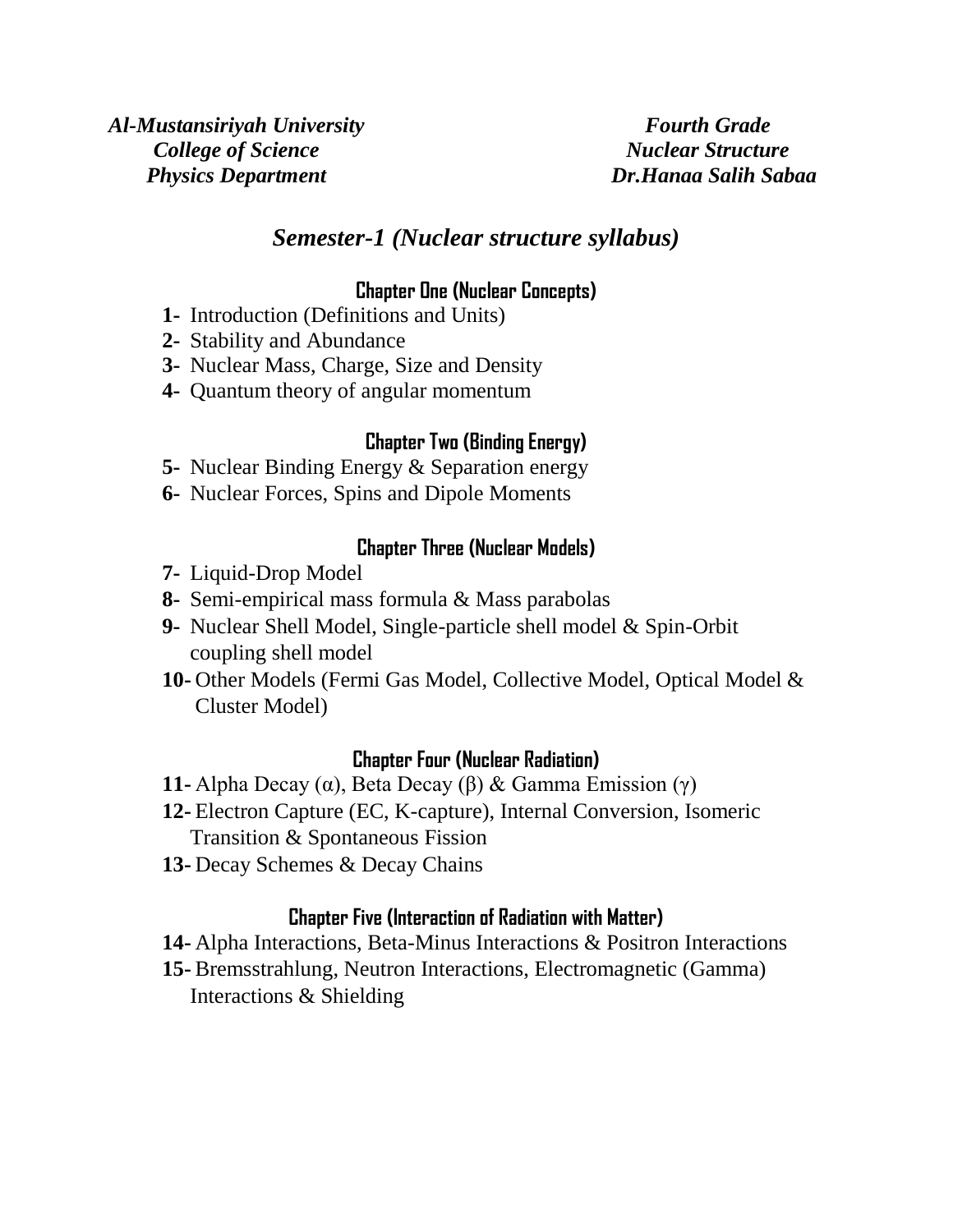*Al-Mustansiriyah University College of Science Physics Department*

*Fourth Grade Nuclear Structure Dr.Hanaa Salih Sabaa*

# Chapter One

# (Nuclear Concepts)

(1-1) History

## **The main stages of the nuclear physics are the following:**

- 1868 Mendeleev's periodic classification of the elements.
- 1895 Discovery of X-rays by Roentgen.
- 1896 Discovery of radioactivity by Becquerel.
- 1897 Identification of the electron by J.J. Thomson.
- 1898 Separation of the elements polonium and radium by Pierre and Marie Curie.

• 1908 Measurement of the charge  $+2$  of  $\alpha$  particle by Geiger and Rutherford.

• 1911 Discovery of the nucleus by Rutherford; "planetary" model of the atom.

- 1913 Theory of atomic spectra by Niels Bohr.
- 1914 Measurement of the mass of α particle by Robinson and Rutherford.
- 1924–1928 Quantum theory (de Broglie, Schrodinger, Heisenberg, Born, Dirac).
- 1928 Theory of barrier penetration by quantum tunneling, application to  $\alpha$ radioactivity, by Gamow, Gurney and Condon.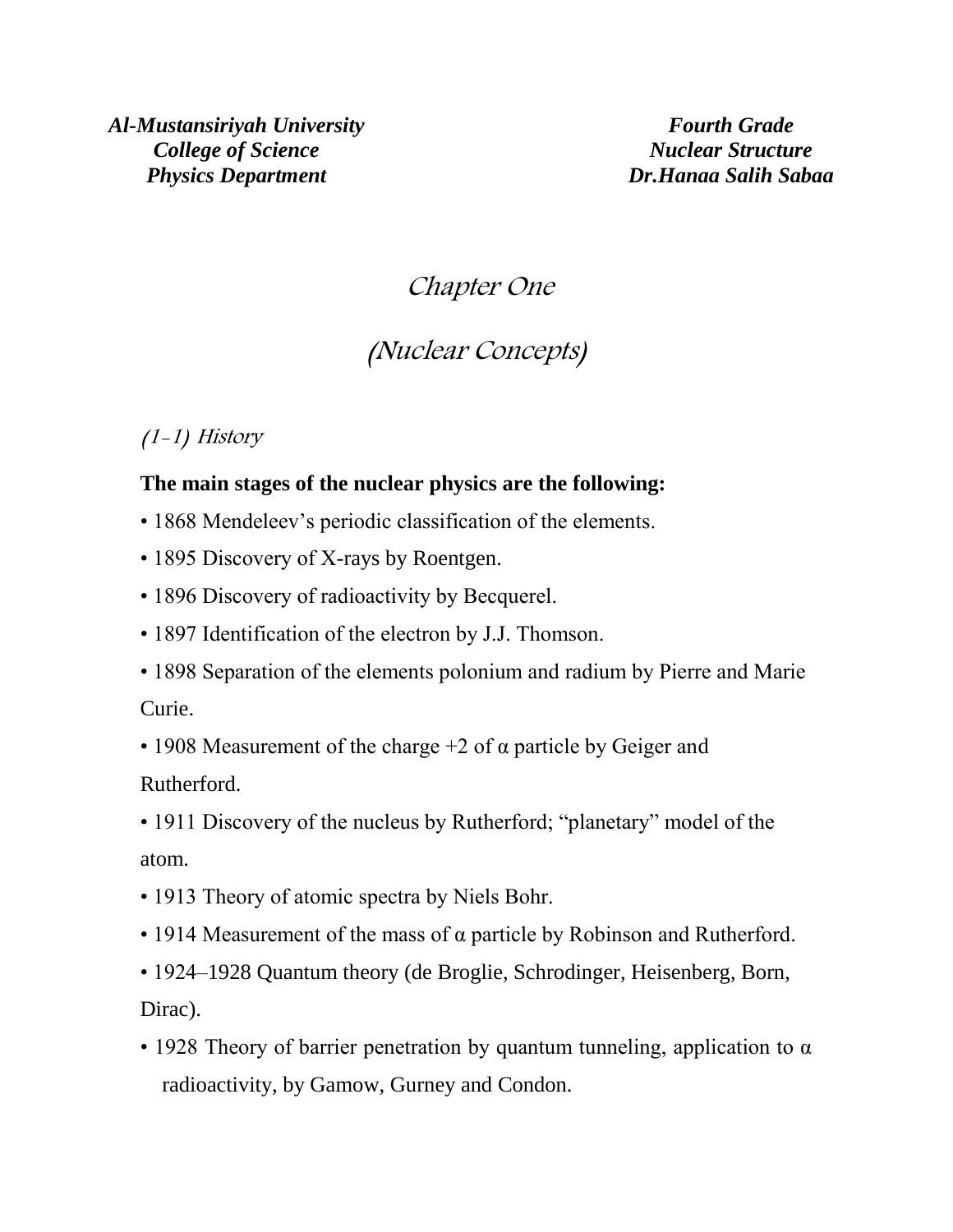- 1929–1932 First nuclear reactions with the electrostatic accelerator of Cockcroft and Walton and the cyclotron of Lawrence.
- 1930–1933 Neutrino proposed by Pauli and named by Fermi in his theory of beta decay.
- 1932 Identification of the neutron by Chadwick.
- 1934 Discovery of artificial radioactivity by Joliot-Curie.
- 1934 Discovery of neutron capture by Fermi.
- 1935 Liquid-drop model and compound nucleus model of N. Bohr.
- 1935 Semi-empirical mass formula of Bethe and Weizsacker.
- 1938 Discovery of fission by Hahn and Strassman.
- 1939 Theoretical interpretation of fission by Meitner, Bohr and Wheeler.

To these fundamental discoveries we should add the practical applications of nuclear physics. Apart from nuclear energy production beginning with Fermi's construction of the first fission reactor in 1942, the most important are astrophysical and cosmological. Among them are:

- 1938 Bethe and Weizsacker propose that stellar energy comes from thermonuclear fusion reactions.
- 1946 Gamow develops the theory of cosmological nucleosynthesis.
- 1953 Salpeter discovers the fundamental solar fusion reaction of two protons into deuteron.
- 1957 Theory of stellar nucleosynthesis by Burbidge, Fowler and Hoyle.
- 1960 Detection of solar neutrinos
- 1987 Detection of neutrinos and γ-rays from the supernova.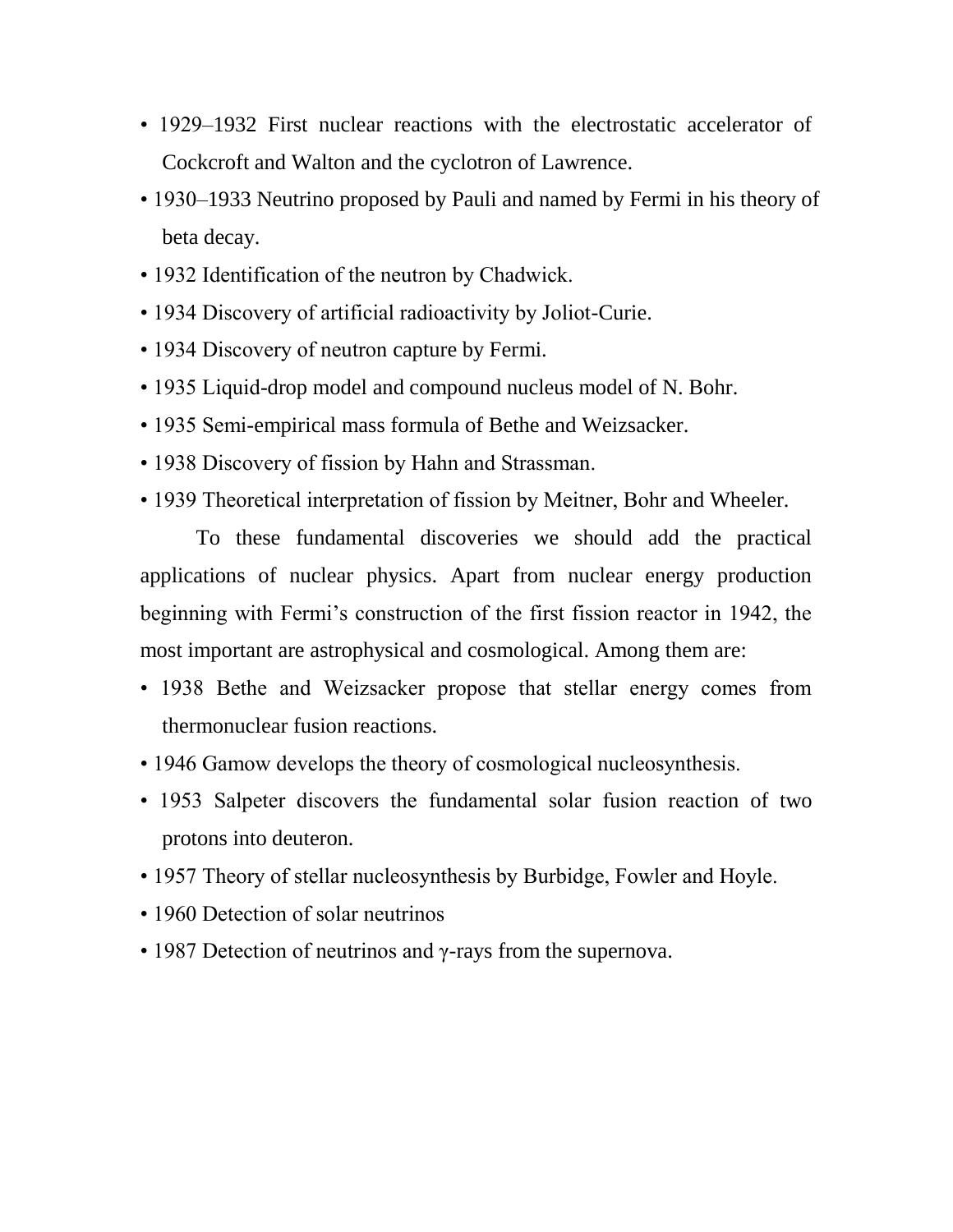#### (1-2) Introduction

Nuclei sit at the center of any atoms. Therefore, understanding them is of central importance to any discussions of microscopic physics. As you know, nuclei are composed of protons and neutrons. The number of protons is the atomic number  $(Z)$ , and the mass number  $(A)$  is equal to the total number of nucleons (a collective name for protons and neutrons), Therefore,  $A = N + Z$  where (N) is the number of neutrons. Isotopes are denoted by  $^{\mathbf{A}}_{\mathbf{Z}}\mathbf{X}_{\mathbf{N}}$  $\frac{A}{Z}$ **X**<sub>N</sub> or more often by  $\frac{A}{Z}$ **X**  $Z^{\mathbf{A}}$ **X** or just<sup>**A**</sup>**X**, where X is the chemical symbol and A is the mass number, for example  $^{238}_{92}$ U<sub>146</sub>  $^{238}_{92}$ **U**<sub>146</sub>.

#### (1-3) Definitions and Units

Nuclide = nucleus with a specific N and Z (e.g.  $^{14}_{6}C_8$ )  $^{14}_{6}C_{8}$ 

<u>Isotope</u> = two nuclei with same Z and different N. (e.g.  $^{12}_{6}C_{6}$ )  $^{12}_{6}C_6$ ,  $^{14}_{6}C_8$  $^{14}_{6}C_{8}$ )

<u>Isotone</u> = two nuclei with same N and different Z (e.g.  $^{12}_{6}C_{6}$ )  $^{12}_{6}C_6$ ,  $^{14}_{8}O_6$  $^{14}_{8}$ O<sub>6</sub>)

 $Isobar = two nuclei with same A, different Z and N$ **7**  $^{14}_{7}\mathrm{N}_7$ <sub>,  $^{14}_{6}\mathrm{C}_8$ </sub>  $^{14}_{6}C_{8}$ 

Isomer = same isotope but with excited state (usually long-lived)

(e.g.  $^{189}$ Au, stable;  $^{189m}$ Au, half-life = 4 minutes)

Mirror nuclei are isobars (same A) with opposite numbers of protons and neutrons.

For example,  ${}^{14}C$  (Z=6, N=8) and  ${}^{14}O$  (Z=8, N=6) are mirror nuclei.

Abundance = relative percentage (by number) of isotope.

Photon is quantity of electromagnetic energy with a specific linear momentum.

The equations which applied to each particle moving with light speed, as follow: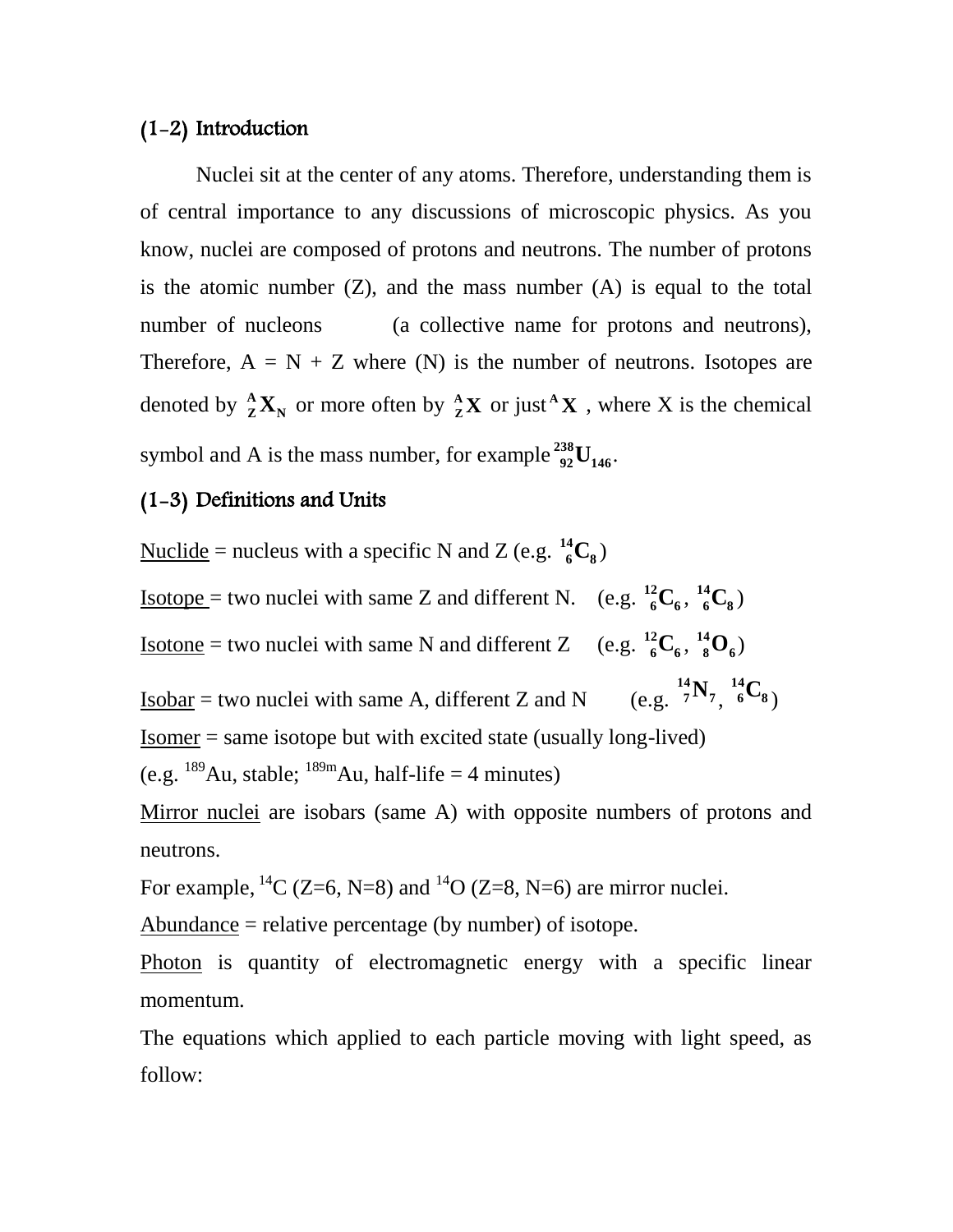$E=mc^2$  (photon as a particle "Einstein equation")

 $E=hv=hc/\lambda$  (photon as a wave "plank equation")

P=mc (photon as a particle)

 $P=h/\lambda=h\nu/c$  (photon as a wave "Compton assumption")

## **Units:**

Length: 1 angstrom =  $10^{-10}$ m =  $1\text{\AA}$ 1 fermi (or femtometer) =  $10^{-15}$ m = 1fm. Energy: 1 electron volt  $(eV)$  = energy of electron accelerated through 1 volt electrical potential =  $1.6 \times 10^{-19}$ J. 1u (atomic mass unit) =  $931.502$ MeV/c<sup>2</sup> (where <sup>12</sup>C has mass = 12.00000u)  $m_p = 938.280MeV/c^2$   $m_n = 939.573MeV/c^2$   $m_e = 0.511MeV/c^2$ Speed of light, c =  $3x10^8$ m/s, Electron charge, e =  $1.6x10^{-19}$ C, Planck constant, h =  $6.63 \times 10^{-34}$ J.s, Avogadro's number, N<sub>a</sub> =  $6.022x10^{23}$ mol<sup>-1</sup>

# (1-4) Stability and Abundance

When we examine the characteristics of stable nuclei, we find that for A<40 the number of protons equals the number of neutrons  $(N=Z)$ . But for A $\geq$ 40, stable nuclei have N=1.7Z; i.e., the number of neutrons is greater than the number of protons, see figure (1-1). This can be understood from the fact that, in larger nuclei, the charge density, and therefore the destabilizing effect of Coulomb repulsion, is smaller when there is a neutron excess. Furthermore, a survey of the stable nuclei reveals that even-even nuclei are the ones most abundant in nature. This again lends support to the strongpairing hypothesis, namely that pairing of nucleons leads to nuclear stability. The most stability of nuclei has a magic numbers (2, 8, 20, 28, 50, 82, 126 and 184) of protons or neutrons to making a closed shell.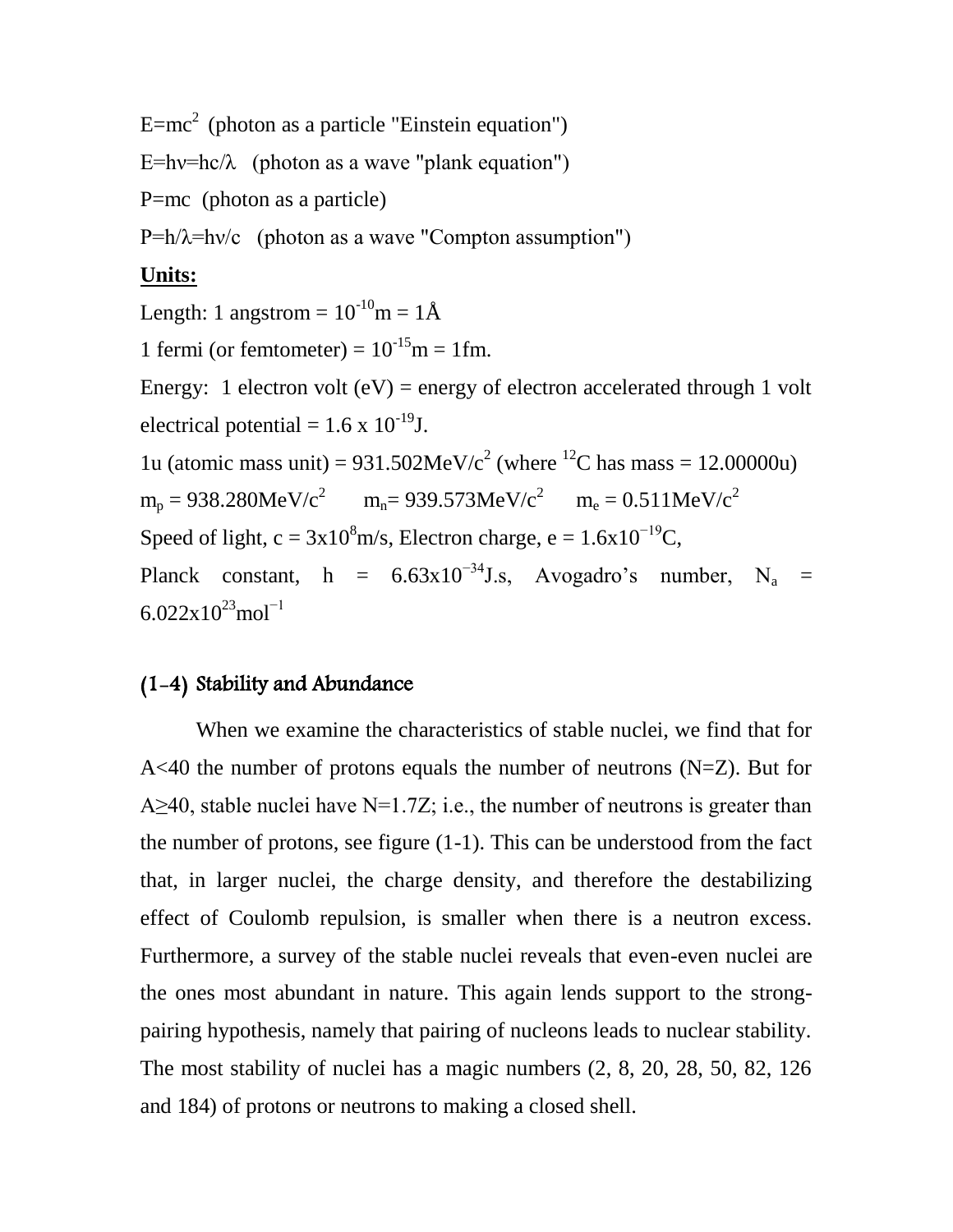The numbers of stable nuclei in nature are:

For even-even = 156, even-odd = 48, odd-even = 50 and odd-odd = 5  $(^1H$ ,  ${}^{6}$ Li,  ${}^{10}$ B and  ${}^{14}$ N).

The most important stability parameters:

- 1. Magic numbers
- 2. Pairing of nucleons
- 3. Equality and percentage between protons & neutrons
- 4. Mass number (A)

From these parameter, we can predict the stability and which of radiation may be emitting from the nucleus.

**Example**: How many atoms of <sup>10</sup>B are there in 5 grams of boron?

**Sol.**: From tables; the atomic weight of elemental boron  $W(B)$  = 10.811gm/mol. The 5gm sample of boron equals m/W(B) moles of boron,  $\frac{a_1}{24}$ 

and since each mole contains N<sub>a</sub> atoms, the number of boron atoms is:  
\n
$$
N(B) = \frac{mN_a}{W(B)} = \frac{5gm(0.6022x10^{24} \text{ atoms} / \text{mol})}{10.811gm / \text{mol}} = 2.785x10^{23} \text{atoms}
$$

From tables, the isotopic abundance of  $^{10}B$  in elemental boron is found to be 19.9%. The number  $N(^{10}B)$  of  $^{10}B$  atoms in the sample is therefore,  $N(^{10}B) = (0.199)(2.785 \times 10^{23}) = 5.542 \times 10^{22}$  atoms

Or **A**  $N(B) \approx \frac{mN_a}{A}$ , where  $N(B) \approx \text{mass number (A)}$ 

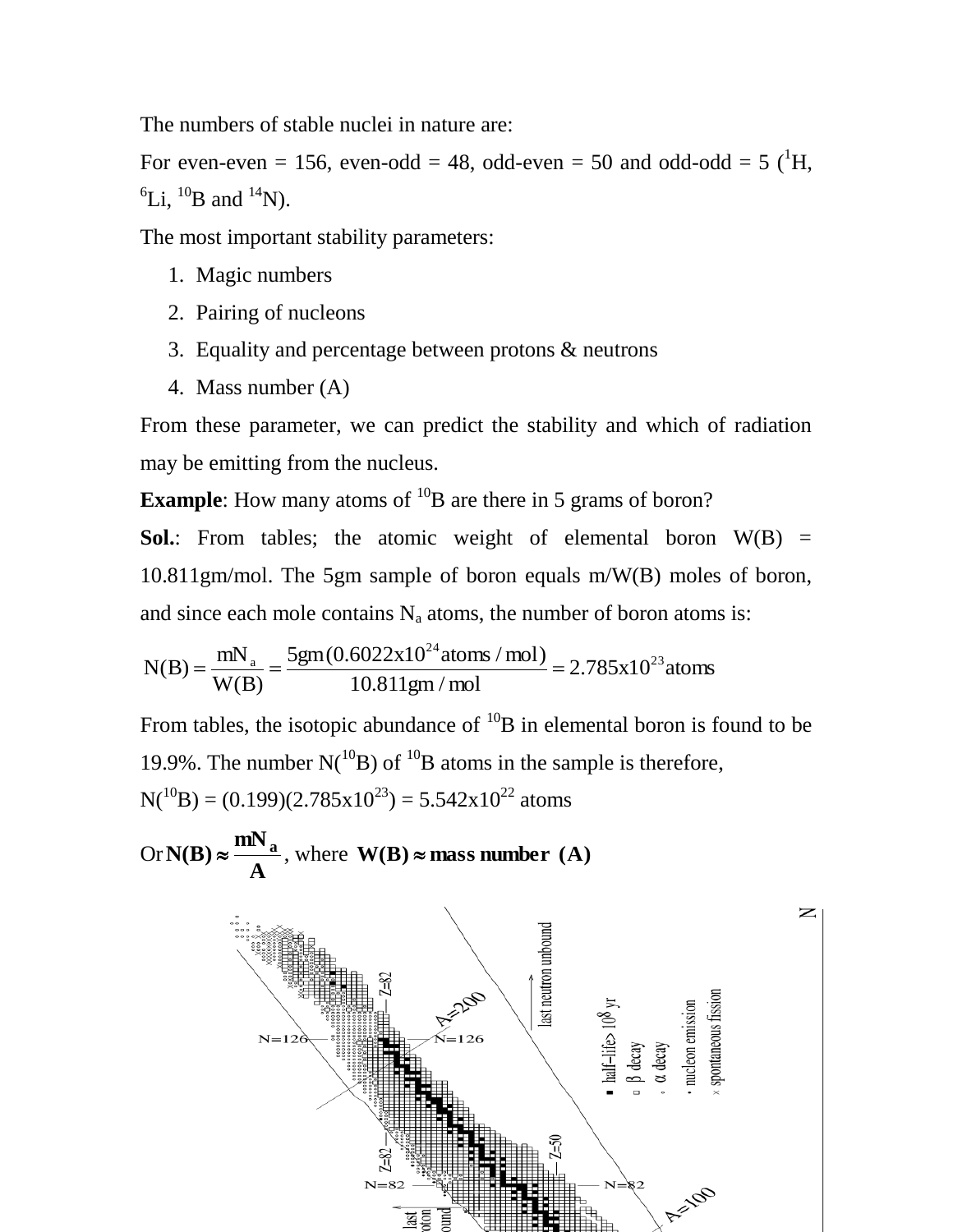# (1-5) Nuclear Mass and Charge

Nuclear masses are measured in terms of the atomic mass unit : 1amu or 1u=  $1.66x10^{-27}$ kg. One u is equivalent to 1/12 of the mass of a neutral ground-state atom of  $^{12}$ C. Since electrons are much lighter than protons and neutrons (protons and neutrons have approximately similar mass), one nucleon has mass of about 1amu. Because of the massenergy equivalence, we will often express masses in terms of energy units. To convert between energy (in MeV) and mass (in u) the conversion factor is of course the speed of light square (since  $E =$ mc<sup>2</sup>). In these units we have:  $1u = 931.502MeV/c<sup>2</sup>$ .

- Proton mass:  $m_p = 1.007276u = 938.280MeV/c^2$
- Neutron mass:  $m_n = 1.008665u = 939.573MeV/c^2$
- Electron mass:  $m_e = 0.000549u = 0.511MeV/c^2$

Mass difference between proton and neutron of order one part per thousand of u or,  $(m_n - m_p)c^2 = 1.29$  MeV

For nuclear physics, the mass difference is much more important than the masses themselves. Also of great phenomenological importance is the fact that this mass difference is of the same order as the electron mass.

$$
m_e c^2 = 0.511 \text{ MeV}
$$

We would expect the mass of the nucleus to be:

$$
M_N(A,Z) \approx Zm_p + Nm_n
$$

For atoms,  $M_A(A,Z) \approx Zm_p + Zm_e + Nm_n$ 

However, the measured values of nuclear masses revel that the mass of a nucleus is smaller than the sum of the masses of its constituents. Namely,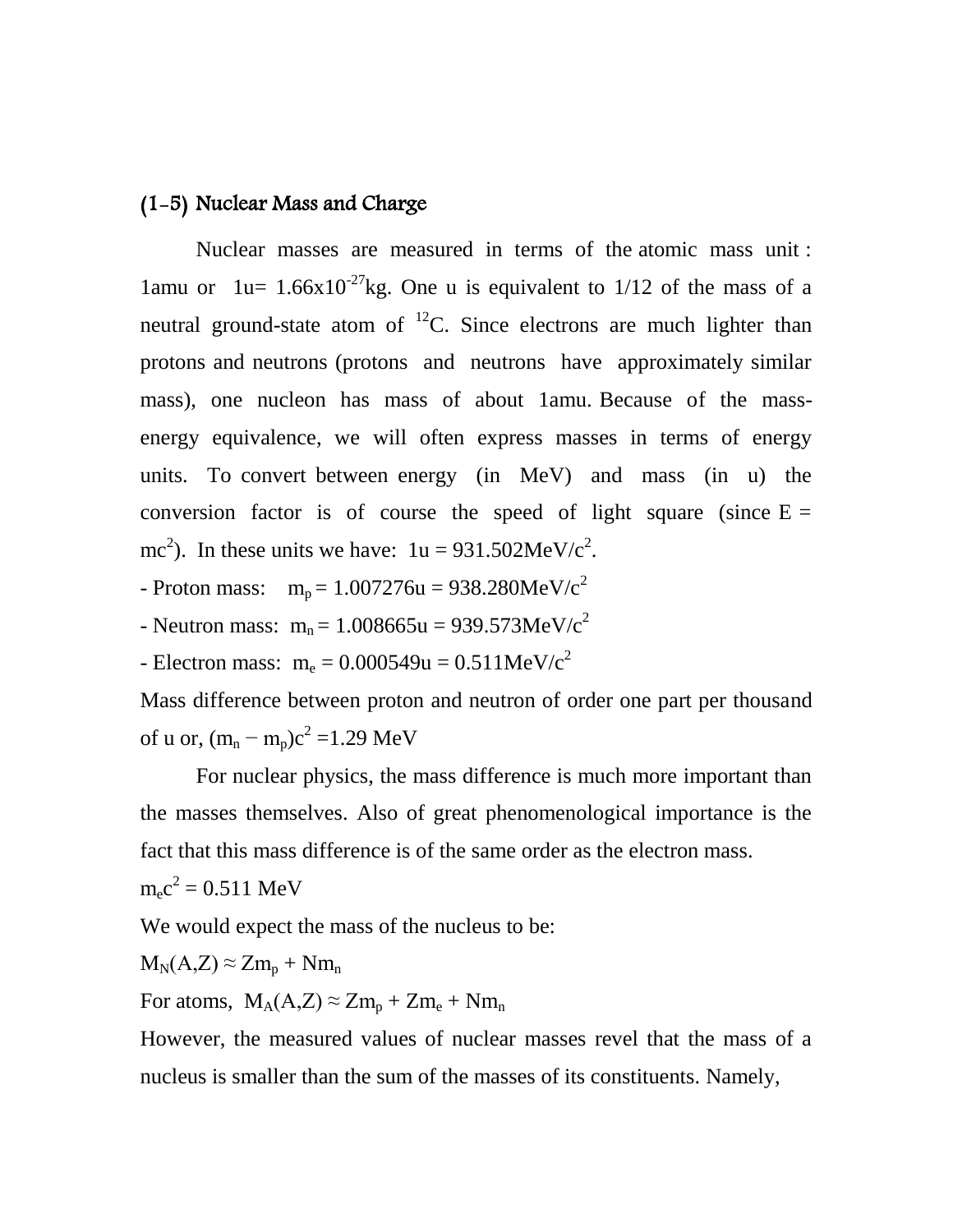$M_N(A,Z) = Zm_p + Nm_n - B$ 

Where B=B.E. is the nuclear binding energy=mass difference  $( \Delta M)$ 

This explains why an isolated nucleus cannot just fall apart into its constituents, because that would violate the principle of conservation of energy.

The mass difference comes from the energy gained in bringing the nucleons into their mutual potentials, is the mass defect  $(\Delta)$  which written as:

$$
\Delta = [M(A,Z) - A]c^{2}
$$
  
mass excess = [M(A,Z)-A]  
packing fraction = 
$$
\frac{M(A,Z) - A}{A}
$$

Which is negative, and can be thought of as being proportional to the nuclear binding energy (B.E.); the absolute value of  $\Delta$  is related to the minimum energy required to break up the nucleus into its components.

Example: for  ${}^{16}O(Z=8, N=8)$ 

From tables, Atomic mass= 15.994915 u =15.994915 x 931.502 = 14899.295 MeV/ $c^2$ 

$$
\Delta = [M(A,Z) - A]c^2
$$

 $=(15.994915 - 16)c^2 = -0.005085 c^2x931.502MeV/c^2 = -4.737MeV$ 

Atomic mass=  $8m_n+8m_e+8m_n=15026.912$  MeV/c<sup>2</sup>

 $\Delta M = [Zm_p + Zm_e + Nm_n - M(A,Z)]c^2$ 

ΔM=15026.912-14899.295=127.617 MeV

127.617/16=7.976 MeV per nucleon

Atomic nuclei are quantum bound states of particles called nucleons of which there are two types, the positively charged proton and the uncharged neutron. As far as we know, leptons are elementary particles that cannot be considered as bound states of constituent particles. Nucleons, on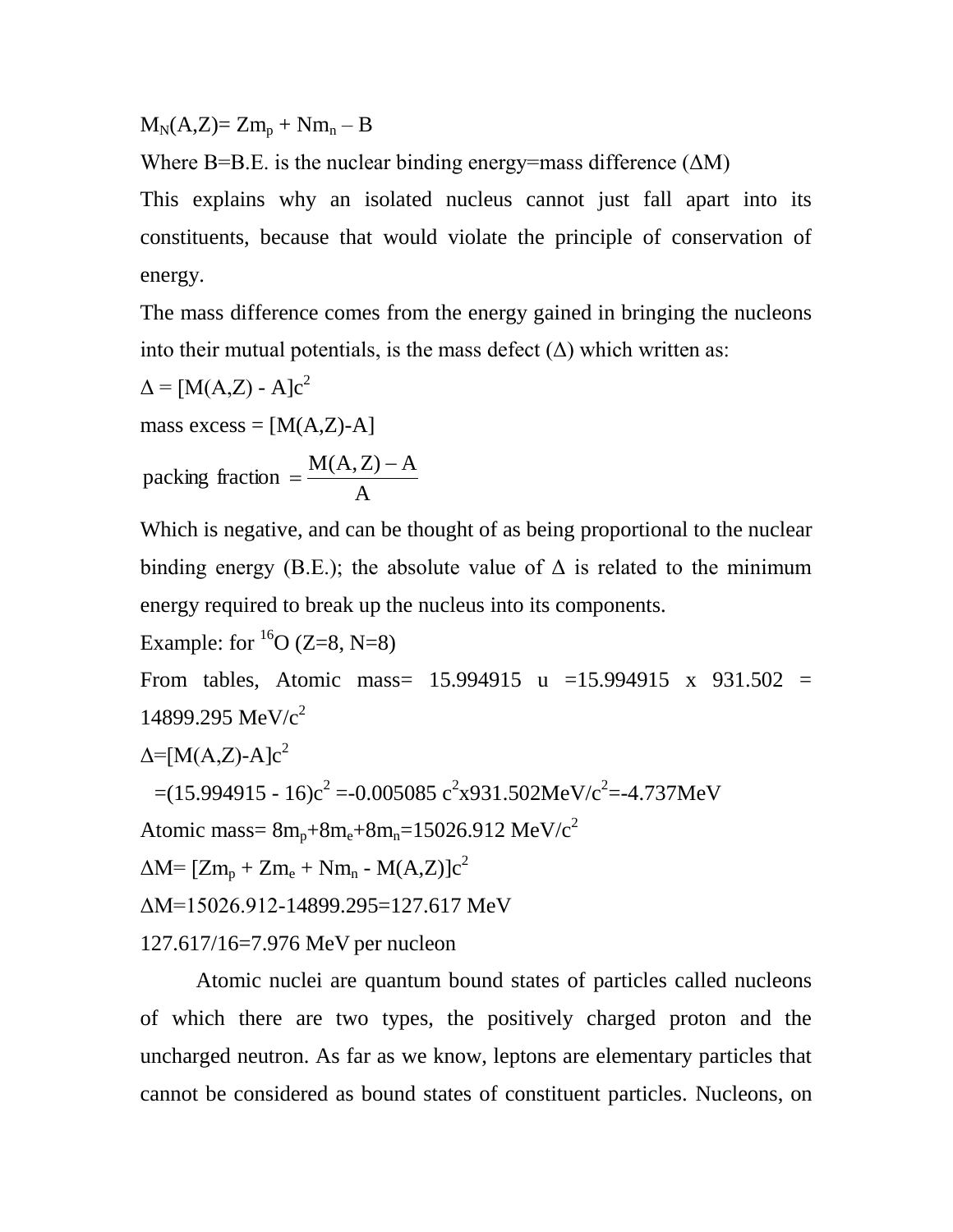the other hand, are believed to be bound states of three spin 1/2 fermions called quarks. Two species of quarks, the up-quark u (charge 2/3) and the down quark d (charge -1/3) are needed to construct the nucleons:

 $proton = uud$ ,  $neutron = udd$ .

 $q_p$ = -e = +1.6x10<sup>-19</sup>C, nuclear charge  $Q_N$ =Z $q_p$ 

Besides protons and neutrons, there exist many other particles that are bound states of quarks and antiquarks. Such particles are called hadrons. For nuclear physics, the most important are the three pions:  $(\pi^+, \pi^0, \pi)$ , that strong interactions between nucleons result from the exchange of pions and other hadrons just like the electromagnetic interactions which results from the exchange of photons.

### (1-6) Nuclear Size and Density

The existence of the nucleus as the small central part of an atom was first proposed by Rutherford in 1911. Later, in 1920, the radii of a few heavy nuclei were measured by Chadwick and were found to be of the order of  $10^{-14}$ m, much smaller than the order of  $10^{-10}$ m for atomic radii.

 $R = r_o A^{1/3} = 1.2 A^{1/3}$  fm

 $\overline{C}$  $\left\{ \right.$  $\int$  $\approx$ 1.2fm for electron scattering on nuclei 1.4fm for nuclear particle scattering on nuclei  $r_{o}$ 

The density of nuclei is approximately constant, and those nucleons are tightly packed inside the nucleus.

$$
\rho \propto \frac{A}{R^3} \qquad , \quad R = r_o A^{1/3} \Rightarrow \rho \propto \frac{1}{(r_o)^3} = constant
$$

The experiments have been performed and analyzed for a great many nuclei and at several incident electron energies. All the result can be approximately explained by a charge distribution given by: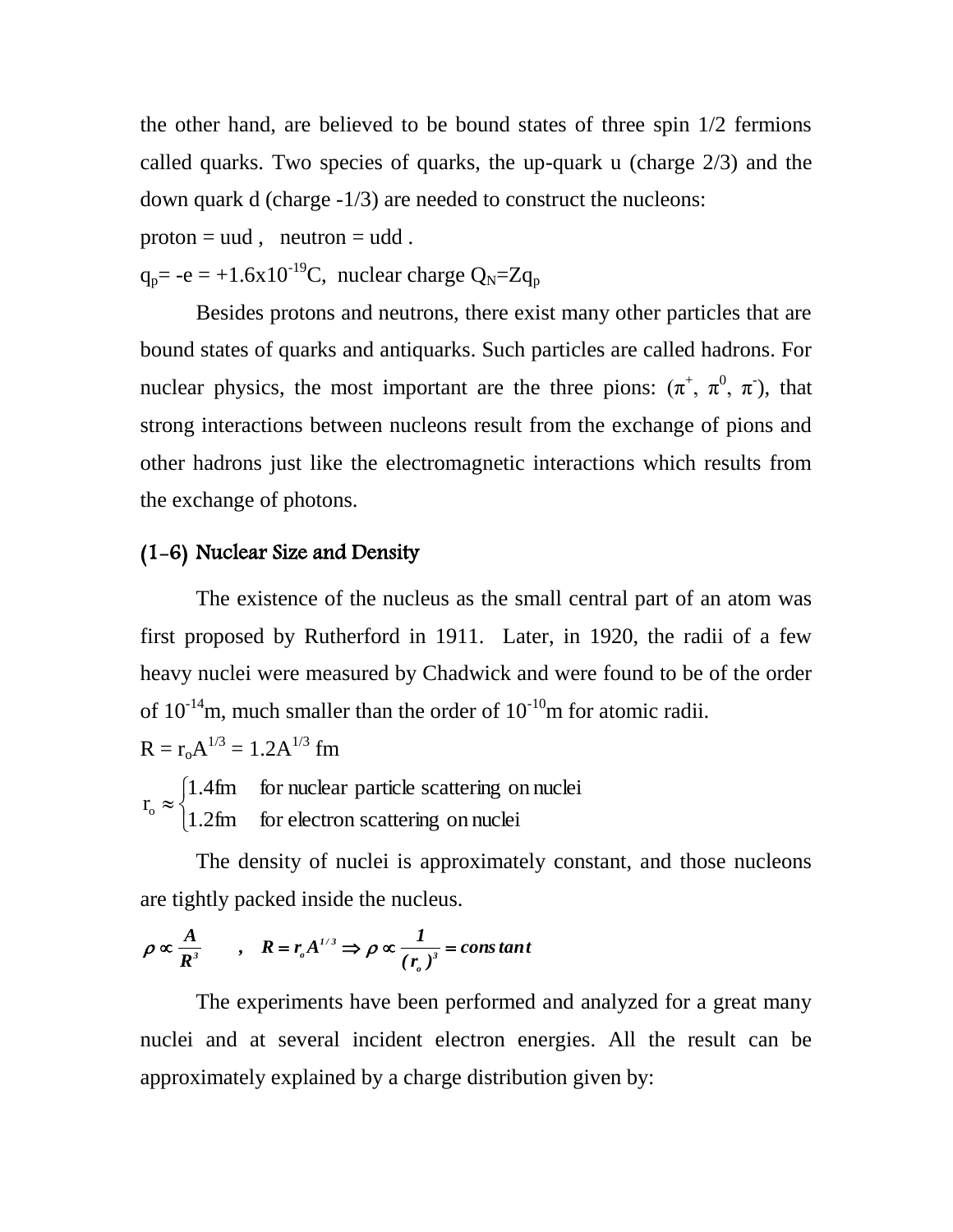$1 + \exp[(r - R)/a]$  $(r) = \frac{P_0}{1 - r}$  $+ \exp[(r \rho$  $\rho(r) =$ 

Where the physical significance of the various parameters are illustrated in figure (1-2).  $\rho_{\rm o} \approx 1.65 \mathrm{x} 10^{44}$  nucleons/m<sup>3</sup> = 0.165 nucleons/fm<sup>3</sup>

R≈1.07A<sup>1/3</sup> fm, a≈0.55fm, t is the surface region





From the distribution of the  $\alpha$ -particle's scattering angles, Rutherford concluded that the structure of an atom most likely mimics the solar planetary system. The size of the nucleus at the center of the atom was estimated based on the kinetic energy  $(T)$  of the incident  $\alpha$ -particle and its potential energy at the point of closest approach (d). The closest approach occurs in the case of a head-on collision in which the α-particle comes to rest before it bounces back at an angle of 180 degrees, see figure (1-3). At that point the kinetic energy is zero, and the potential energy equals the initial kinetic energy.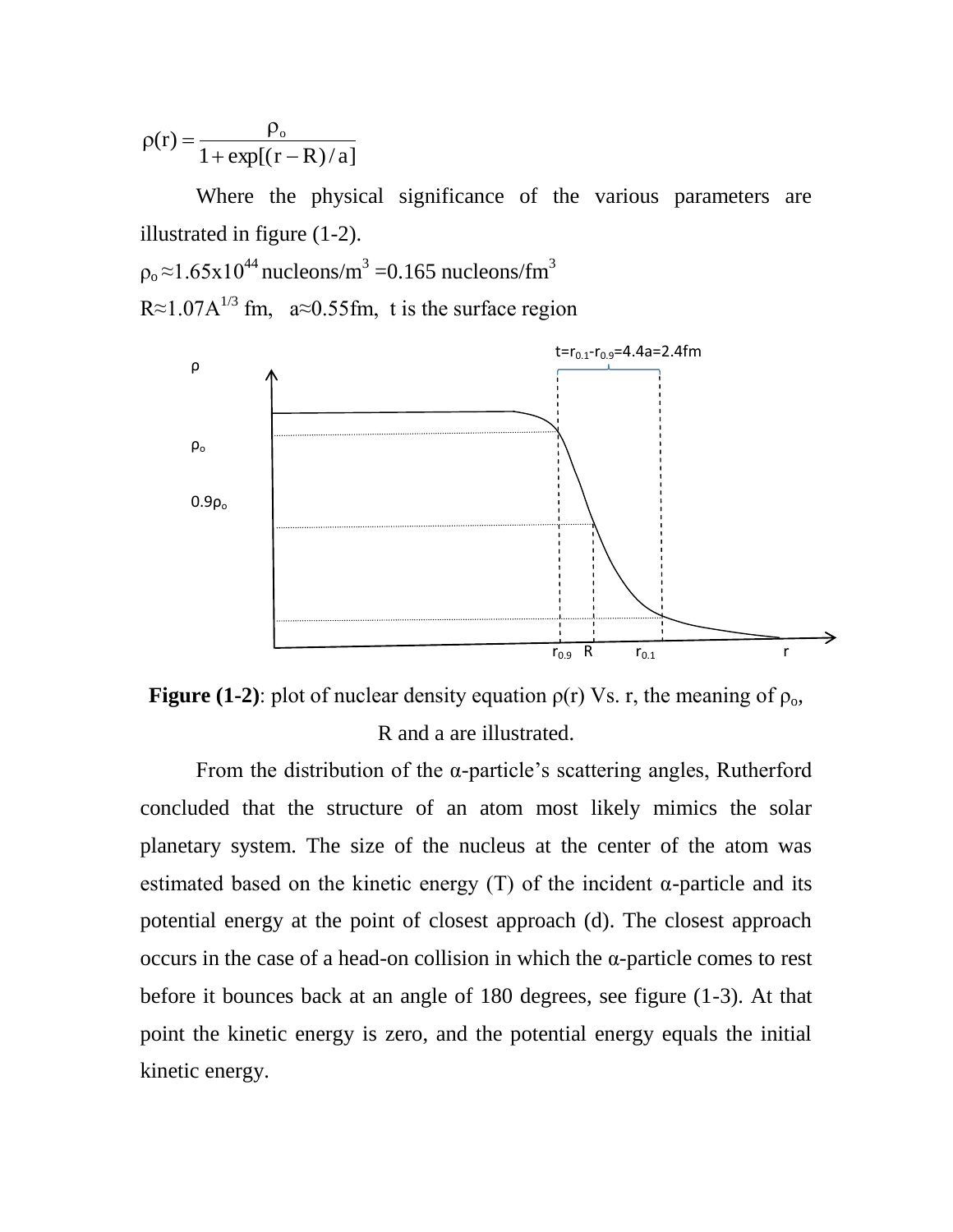$$
T = \frac{k(Ze)(ze)}{d}
$$
  

$$
b = \frac{k(Ze)(ze)}{T\tan(\theta/2)} = \frac{d}{tan(\theta/2)}
$$

Where k is the Coulomb force constant =  $1/(4\pi\epsilon_0) = 8.99 \times 10^9 \text{ Nm}^2/\text{C}^2$ .



**Figure (1-3):** deflection of α particle by gold nucleus (of radius R).

**Example:** In Rutherford's experiment the kinetic energy of the incident  $\alpha$ particles was 7.7MeV. Estimate the upper limit size of the gold nucleus and comment on the effect of increased energy of the incident particles in the experiment.

**Sol.:** the point of closest approach will determine the size of the nucleus. For the head-on collision it follows as:

$$
d = \frac{k(79e)(2e)}{7.7 MeV} = \frac{(79)(2)ke^2}{7.7 MeV} = 30 fm
$$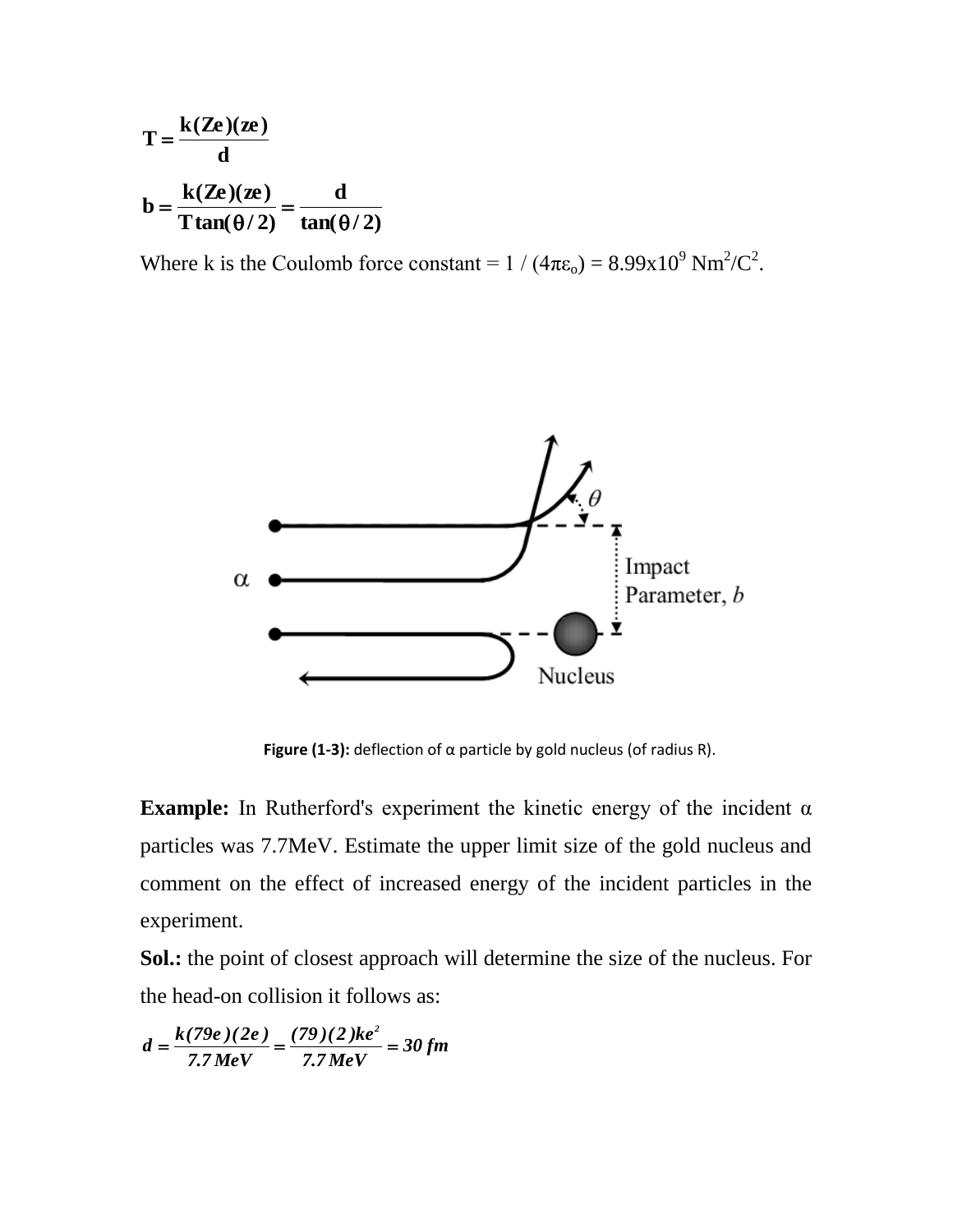This implies that the gold nucleus has radius smaller than 30fm (the actual measurement is about 8fm).

If the incident energy of  $\alpha$  particles in Rutherford's experiment is increased, some of the particles would penetrate the nucleus; first in the head-on collisions and then for smaller angles as the energy is further increased. The limiting kinetic energy for the incident particle above which the Rutherford experiment would not agree with theoretical explanation.

$$
T \approx \frac{(79)(2)ke^2}{R} = 28.5MeV
$$

Where R represents the radius of the gold nucleus.



# (1-7) Quantum theory of angular momentum

Orbital angular momentum (from relative motion) is quantized in units of  $\hbar$ , where  $\hbar = h/2\pi$ , h is Planck's constant,  $L = 0 \hbar$ , 1  $\hbar$ , 2  $\hbar$ , ...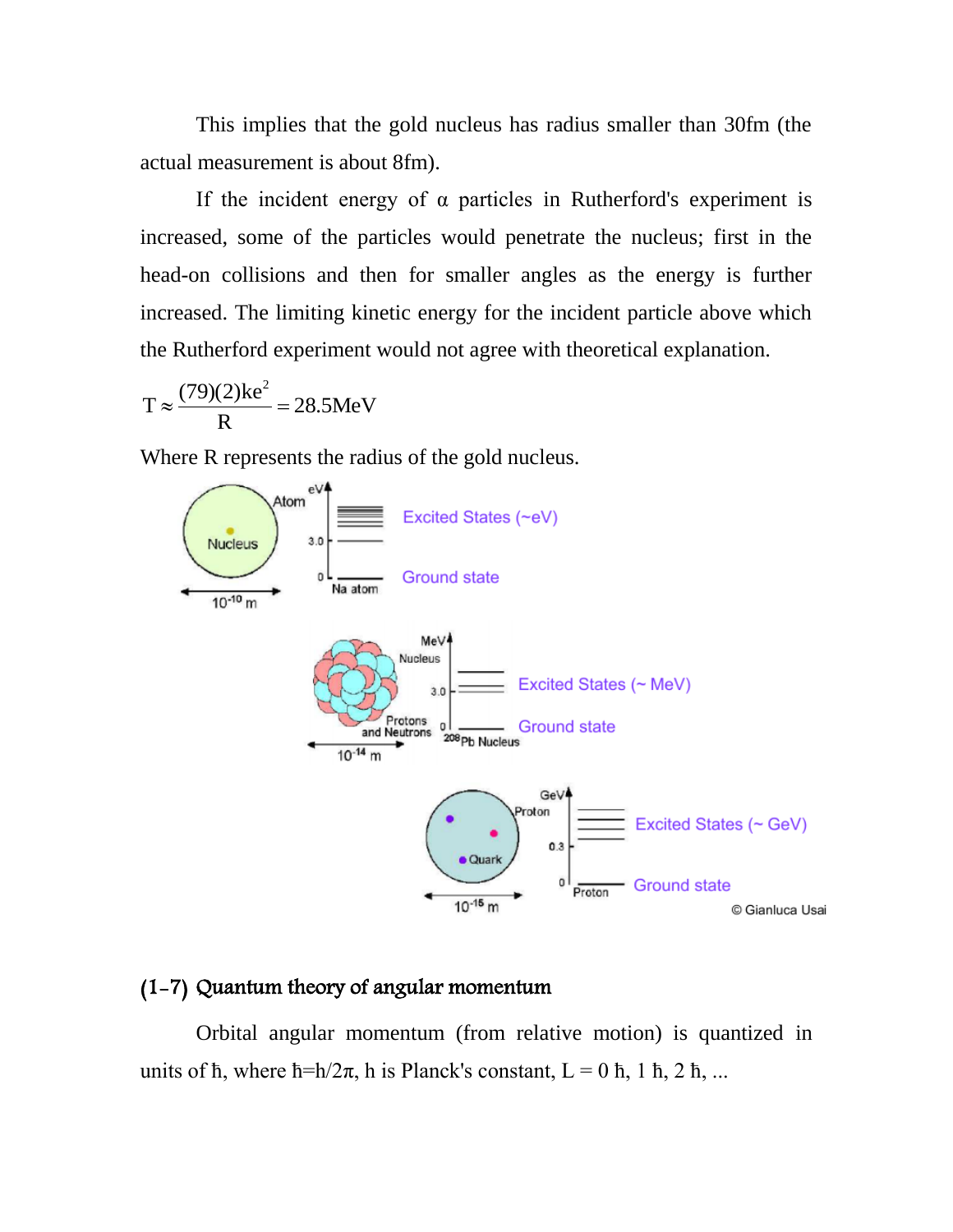Spin (intrinsic angular momentum) denoted by s for single particle and I for nucleus (nuclear spin), can be either integral or half-integral: Fermions have half-integral spin  $s = 1/2$  ħ,  $3/2$  ħ,  $5/2$  ħ, ...

Typical fermions include electrons, protons, neutrons, quarks, neutrinos... Bosons have integral spin  $s = 0$   $\hbar$ , 1  $\hbar$ , 2  $\hbar$ , ...

Typical bosons include pions, photons, W- and Z-bosons, gluons, (gravitons).

Since angular momentum is a vector, the total angular momentum of a nucleus is the vector sum of the angular momentum of its constituents, we find experimentally that complex nuclei have intrinsic angular momentum equal to I ћ, where:

For even-A nuclei: I is an integer (including zero)

For odd-A nuclei: I is an integer (including zero) plus one-half

For even-even nuclei:  $I=0$ 

For example, the nucleus of deuterium  ${}^{2}H$  has I=1 and the nucleus of  ${}^{7}Li$  has  $I=3/2$ .

In QM we can only discuss the total angular momentum J and one component, usually  $J_z$  (The other components are in determinate),  $J_z$  can take on the values

 $J_z = -J$ ,  $-J+1$ ,  $-J+2$ , ...  $J-1$ ,  $J$  i.e.  $(-J\rightarrow J)$ , sometimes for  $J_z$  we write m. So the angular momentum for a particle (or system of particles) is denoted by  $(J,J_z)$  or  $(J,m_\ell)$ .

$$
\vec{J} = \sum_{i} (\vec{\ell}_{i} + \vec{s}_{i}) = \sum_{i} \vec{j}_{i}
$$
  
\n
$$
\vec{J} = \vec{L} + \vec{S}
$$
  
\nwhere  $\vec{L} = \sum_{i} \vec{\ell}_{i}$  and  $\vec{S} = \sum_{i} \vec{s}_{i}$